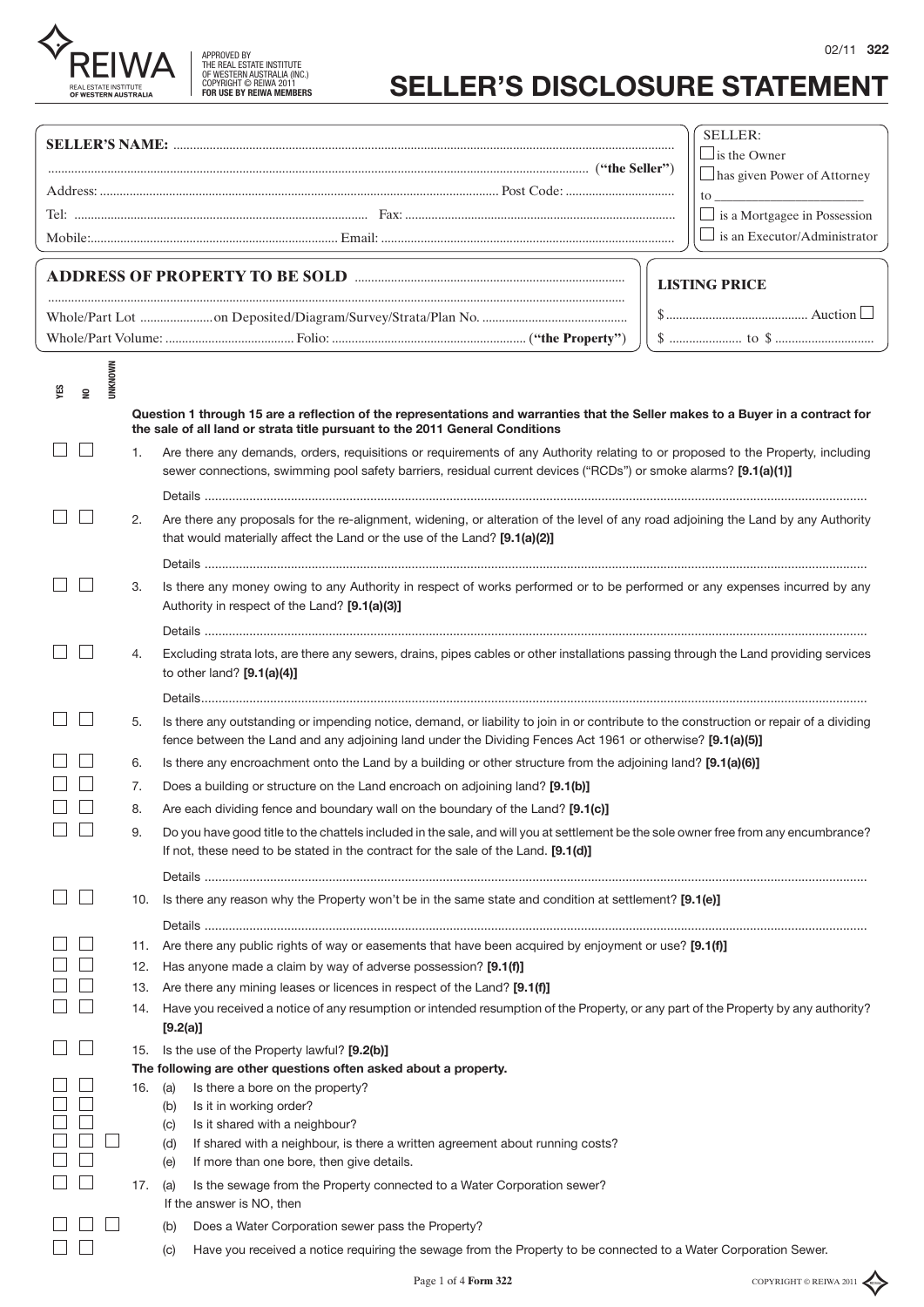|   |                |     | UZ/ 1 1<br>دت                                                                                                                                                                                                                                                                                                                                                                    |
|---|----------------|-----|----------------------------------------------------------------------------------------------------------------------------------------------------------------------------------------------------------------------------------------------------------------------------------------------------------------------------------------------------------------------------------|
| g | <b>UNKNOWN</b> |     |                                                                                                                                                                                                                                                                                                                                                                                  |
|   |                | 18. | Is there any septic system connected to the dwelling(s)/building(s)?                                                                                                                                                                                                                                                                                                             |
|   |                |     | If the answer is NO then-                                                                                                                                                                                                                                                                                                                                                        |
|   |                |     | Are there any disused septic tanks underground?<br>(a)                                                                                                                                                                                                                                                                                                                           |
|   |                |     | Have the septic tanks being decommissioned (removed or bases broken up and backfilled)?<br>(b)                                                                                                                                                                                                                                                                                   |
|   |                | 19. | Is there a swimming pool or outside spa ("Swimming Pool")?                                                                                                                                                                                                                                                                                                                       |
|   |                |     | If the answer is NO, then-                                                                                                                                                                                                                                                                                                                                                       |
|   |                |     | has any Swimming Pool been filled in?<br>(a)                                                                                                                                                                                                                                                                                                                                     |
|   |                |     | If there is a Swimming Pool                                                                                                                                                                                                                                                                                                                                                      |
|   |                |     | Is the cleaning and filtration equipment included in the sale price of the Property?<br>(b)                                                                                                                                                                                                                                                                                      |
|   |                |     | Is the cleaning and filtration equipment in good working order?<br>(C)                                                                                                                                                                                                                                                                                                           |
|   |                |     | Do the safety barriers comply with current legal requirements?<br>(d)                                                                                                                                                                                                                                                                                                            |
|   |                | 20. | (a)<br>All light fitting, fixed floor coverings and window treatments will be included in the purchase price of the Property together<br>with but not limited to items that are nailed, screwed or otherwise fixed e.g. mirrors, shelves, dishwasher, ceiling fans, or<br>built-in furniture. (garden sheds and television aerials are generally included in the purchase price) |
|   |                |     | Are there any such items not included in the purchase price? For example a leased alarm system)<br>(b)                                                                                                                                                                                                                                                                           |
|   |                |     | (C)                                                                                                                                                                                                                                                                                                                                                                              |
|   |                |     |                                                                                                                                                                                                                                                                                                                                                                                  |
|   |                |     |                                                                                                                                                                                                                                                                                                                                                                                  |
|   |                | 21. | Is there or has there been a termite/ timber pest problem on the Property during the last five years?<br>(a)                                                                                                                                                                                                                                                                     |
|   |                |     |                                                                                                                                                                                                                                                                                                                                                                                  |
|   |                |     | When was the Property last inspected for termites/timber pests?<br>(b)                                                                                                                                                                                                                                                                                                           |
|   |                |     |                                                                                                                                                                                                                                                                                                                                                                                  |
|   |                | 22. | Are there any locks that do not have keys? e.g window locks or doors                                                                                                                                                                                                                                                                                                             |
|   |                |     |                                                                                                                                                                                                                                                                                                                                                                                  |
|   |                |     | 23. Are there any tenancies, licences, occupancies, or leases which affect the Property?                                                                                                                                                                                                                                                                                         |
|   |                |     |                                                                                                                                                                                                                                                                                                                                                                                  |
|   |                | 24. | Are there any known structural defects in the Property?                                                                                                                                                                                                                                                                                                                          |
|   |                |     |                                                                                                                                                                                                                                                                                                                                                                                  |
|   |                | 25. | During the term of the Seller's ownership have all the buildings, improvements and fences been constructed in accordance<br>(a)<br>with, and with approval of all relevant authorities?                                                                                                                                                                                          |
|   |                |     |                                                                                                                                                                                                                                                                                                                                                                                  |
|   |                |     | During the term of the Seller's ownership have you or any other person caused to be made any additions or alterations to<br>(b)<br>the Property or connections or installations in relation to water, sewage, gas, or electricity supplies?                                                                                                                                      |
|   |                |     |                                                                                                                                                                                                                                                                                                                                                                                  |
|   |                | 26. | Are there any leases, licences, rights of way, interests, estates, easements, mortgages, encumbrances, restrictive covenants or<br>claims affecting the Property and not referred to in the certificate of title?                                                                                                                                                                |
|   |                |     |                                                                                                                                                                                                                                                                                                                                                                                  |
|   |                | 27. | Are there any soil or drainage defects in the Property?                                                                                                                                                                                                                                                                                                                          |
|   |                | 28. | Are there any prohibitions or restrictions on the use of the Property by virtue of statue, proclamation or by-law, development order<br>or planning scheme? e.g. special zoning, heritage.                                                                                                                                                                                       |
|   |                |     | 29. Are there any hazardous substances (including but not limited to, asbestos or lead based paints) in or about the Property?                                                                                                                                                                                                                                                   |
|   |                |     |                                                                                                                                                                                                                                                                                                                                                                                  |
|   |                | 30. | If a building licence was issued to a Registered Builder after 1 February 1997 for any works on the property, and the cost of<br>(a)<br>the works was in excess of \$20,000.00 has the statutory Home Indemnity insurance been effected by the builder?                                                                                                                          |
|   |                |     | Provide details:<br>(b)                                                                                                                                                                                                                                                                                                                                                          |
|   |                |     |                                                                                                                                                                                                                                                                                                                                                                                  |
|   |                |     |                                                                                                                                                                                                                                                                                                                                                                                  |
|   |                |     |                                                                                                                                                                                                                                                                                                                                                                                  |
|   |                |     |                                                                                                                                                                                                                                                                                                                                                                                  |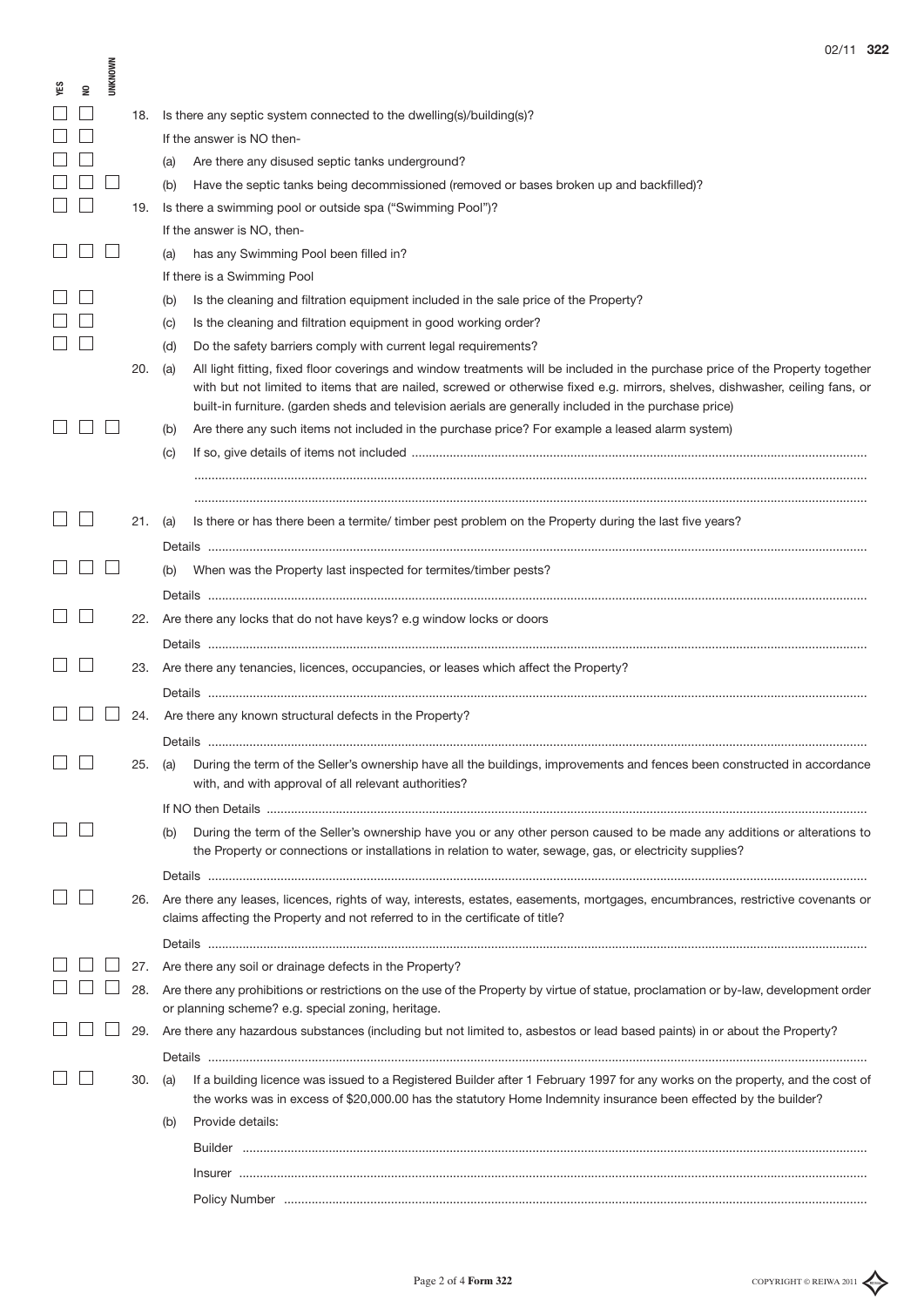|                                                     |                |     | 02/11 322                                                                                                                           |
|-----------------------------------------------------|----------------|-----|-------------------------------------------------------------------------------------------------------------------------------------|
| cg<br>2<br>$\mathrel{\mathop{\mathsf{g}}\nolimits}$ | <b>UNKNOWN</b> |     |                                                                                                                                     |
|                                                     |                | 31. | Does the Property have insulation? If so, what sort and where?                                                                      |
|                                                     |                |     |                                                                                                                                     |
|                                                     |                | 32. | Does the Property have air-conditioning? If so, what sort and where?                                                                |
|                                                     |                |     |                                                                                                                                     |
|                                                     |                |     | The following questions relate to the sale of a Strata property only. These questions are a reflection of the representations and   |
|                                                     |                |     | warranties that the Seller makes to a Buyer in a contract for the sale of all Strata property pursuant to condition 10.2 of the     |
|                                                     |                |     | 2011 General Conditions.                                                                                                            |
|                                                     |                |     | 33. Has the Seller paid:                                                                                                            |
|                                                     |                |     | each Strata Contribution levied by the Strata Company in respect of the Strata Lot?<br>(a)                                          |
|                                                     |                |     |                                                                                                                                     |
|                                                     |                |     | all other money due to the Strata Company in respect of the Strata Lot?<br>(b)                                                      |
|                                                     |                |     | all interest due to the Strata Company on any such money?<br>(c)                                                                    |
|                                                     |                | 34. | Has an administrator been appointed for the Strata Company?                                                                         |
|                                                     |                | 35. | Do you know of anything which will materially affect the Buyer's use or enjoyment of the Strata Lot or of the common property       |
|                                                     |                |     | comprised in the Strata Scheme?                                                                                                     |
|                                                     |                |     |                                                                                                                                     |
|                                                     |                | 36. | Do you know of any proposal or application to terminate the Strata Scheme?                                                          |
|                                                     |                | 37. | Is there a current, proposed or pending proceeding or application or unsatisfied orders or judgement in relation to the Strata      |
|                                                     |                |     | Scheme, Strata Company, or Strata Lot in a court or tribunal?                                                                       |
|                                                     |                | 38. | Is there any judgment or order of a court, tribunal or a strata title referee in respect to the Strata Company, Strata Scheme, or   |
|                                                     |                |     | Strata Lot which has not been satisfied or complied with?                                                                           |
|                                                     |                | 39. | Is there any money owing to the Strata Company for work carried out by the Strata Company in relation to the Strata Lot?            |
|                                                     |                | 40. | Is there any proposed change to the by-laws of the Strata Company other than changes recorded on the Strata Plan?<br>(a)            |
|                                                     |                |     | Other than changes recorded on the Strata Plan are there any changes to the Strata Company by-laws that have been voted<br>(b)      |
|                                                     |                |     | on by the Strata Company or ordered by a court or tribunal?                                                                         |
|                                                     |                |     |                                                                                                                                     |
|                                                     |                |     | 41. Do you know of any action taken or any proposal to:                                                                             |
|                                                     |                |     | vary the schedule of unit entitlement recorded on the Strata Plan; or<br>(a)                                                        |
|                                                     |                |     | grant, vary or surrender any easement or restrictive covenant affecting the Strata Lot or any other part of the parcel; or<br>(b)   |
|                                                     |                |     | transfer, lease, licence or resume any part of the Strata Lot or the common property; or<br>(C)                                     |
|                                                     |                |     | obtain or take a lease of land outside the parcel; or<br>(d)                                                                        |
|                                                     |                |     | vary or surrender a lease of land outside the parcel; or<br>(e)                                                                     |
|                                                     |                |     | obtain an expenditure approval under section 47(3) of the Strata Titles Act?<br>(f)                                                 |
|                                                     |                | 42. | Do you know of any proposal by the Strata Company to pass any resolution which will adversely affect the use and enjoyment by       |
|                                                     |                |     | the buyer of the Strata Lot or of the common property or increase the outgoings in respect to the Strata Lot?                       |
|                                                     |                |     |                                                                                                                                     |
|                                                     |                | 43. | Are you aware of any fact or circumstance which may result in court proceedings; or proceedings before a Court or Tribunal, being   |
|                                                     |                |     | instituted against the registered proprietor of the Strata Lot in respect to any matter relating to the common property; the Strata |
|                                                     |                |     | Lot; or any action or liability?                                                                                                    |
|                                                     |                | 44. | Can residents keep pets on the Strata Lot?                                                                                          |
|                                                     |                |     |                                                                                                                                     |
|                                                     |                | 45. | (a)<br>Is there a strata company bank account?                                                                                      |
|                                                     |                |     | (b)                                                                                                                                 |
|                                                     |                | 46. | What are the Strata levies                                                                                                          |
|                                                     |                |     | (a)                                                                                                                                 |
|                                                     |                |     | (b)                                                                                                                                 |
|                                                     |                |     | Special Strata Contributions passed but not yet payable<br>(C)                                                                      |
|                                                     |                |     |                                                                                                                                     |
|                                                     |                |     | Is the Strata Company considering any works that will result in an additional levy?<br>(d)                                          |
|                                                     |                |     |                                                                                                                                     |